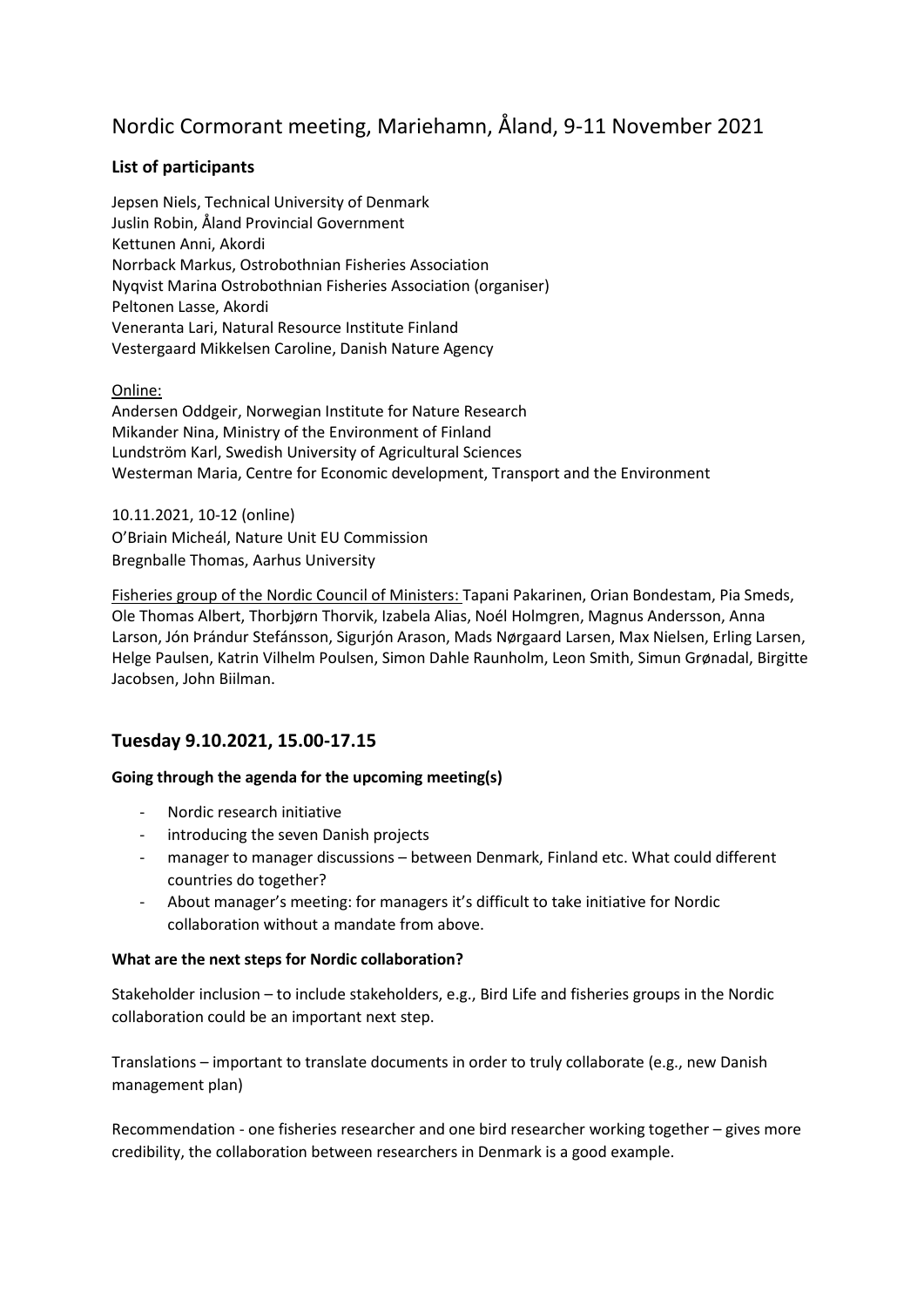# **Wednesday 10.10.2021**

# 10-12:00. Meeting (online) with EU Commission /O'Briain and Nordic working group on Fisheries

#### **Chair Lasse Peltonen**

#### *Opening and Welcome:* **Marina Nyqvist**

There is an identified need for collaboration among the Nordic countries. Due to a rapid increase in the cormorant population and a subsequent increase in damages to fisheries in Ostrobothnia the Ostrobothnian Fisheries Association has taken the initiative to the collaboration with the help of funding from Nordic council of ministers. Meeting opened at 10.05

# *Nordic Cormorant workshops 2020-2021. The process and main findings.* **Lasse Peltonen (presentation attached)**

#### *Update on research findings and the need for a Nordic knowledge base.* **Presented by Niels Jepsen**

"Cormorants and fish populations – Documentation of effects"

Niels presented resent research results from Denmark on effects of cormorants on fish populations. Cormorants predating in rivers is a new phenomenon in Denmark. Cormorants have a very high impact on fish populations even in very 'pristine-like' rivers that are in a healthy ecological state. Not only smolts, but both juvenile fish (e.g., salmon and trout) and adult fish are threatened by cormorants. Small number of cormorants can cause a lot of damage to fish populations in a short time. As a conclusion, there is documentation that cormorants seem to be the main regulating factor for fish populations. Also, wild fish populations in restored, unimpacted rivers are threatened by cormorants.

Effects include economic loss (commercial and recreational fishing), cultural loss, biodiversity loss and problems in reaching requirements by the Water Framework Directive (WFD). Denmark has tried to deal with the cormorant problems locally, but with little success. Denmark uses the § 9 derogations to the full extent, but with little effect. Question remains: how can we protect our threatened fish populations?

In Denmark cormorants are a problem throughout the year due to wintering birds. All cormorants are a part of the same pan-European population. Conflicts are similar in each Nordic country. If all documentation must be produced locally, management will trail far behind.

What we need is a Nordic knowledge base - A shared burden of proof would benefit the process and save resources.

# *National management efforts and the prospect of Nordic co-operation:* **Caroline Vestergaard Mikkelsen and Nina Mikander**

#### *Denmark – Caroline Vestergaard Mikkelsen*

Denmark has a long history of cormorant management.

A new management plan is about to be launched; it is more or less the same as the current one. The focus has been to make it more reader-friendly and understandable to local marine fishermen. In Denmark it is possible to regulate cormorants with the right reasons, e.g., to prevent damage to vulnerable fish stocks. Compared to other Nordic countries Denmark regulates more, around 6000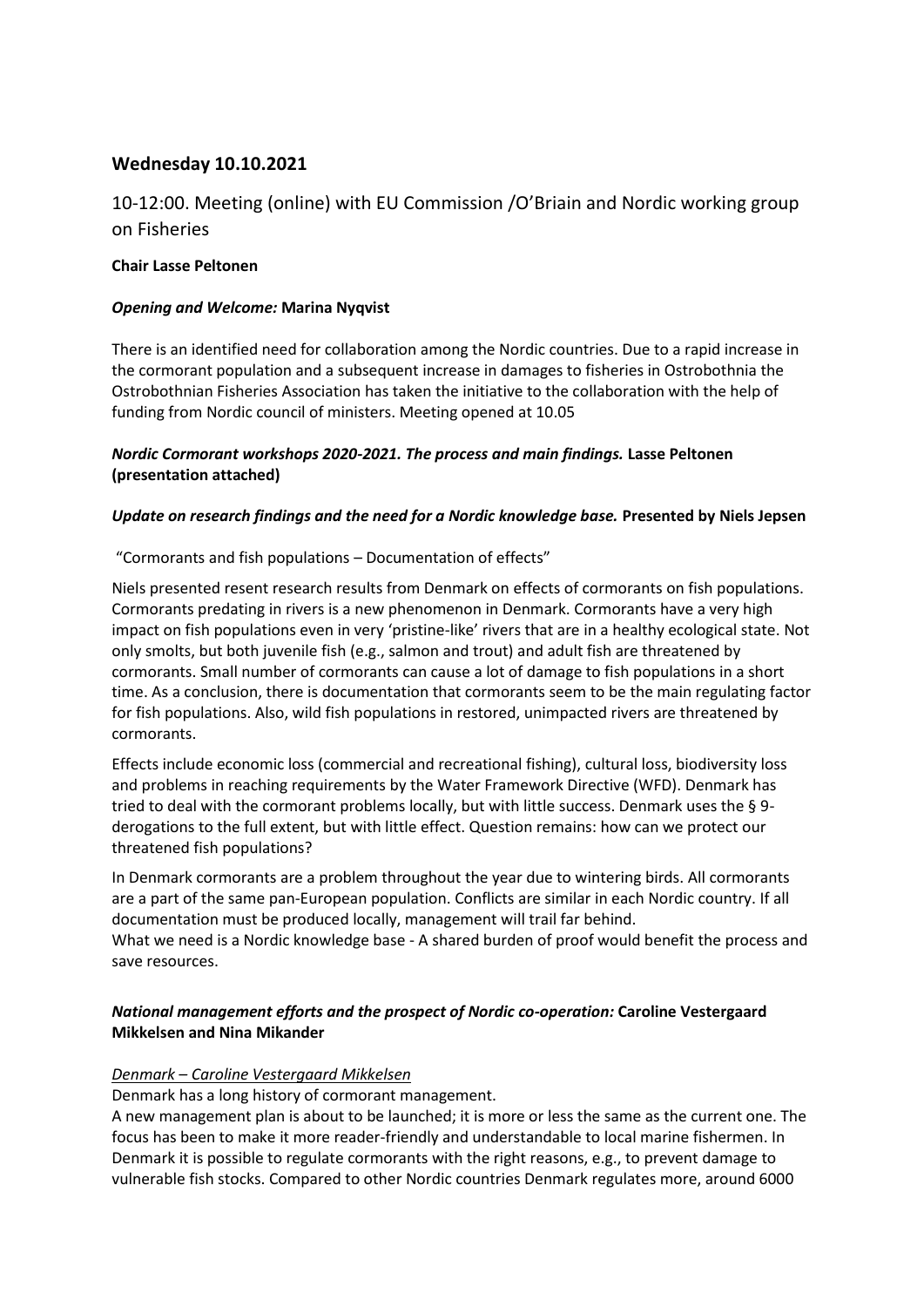individuals and 9000 oiled eggs per year. We are doing a lot, but it seems that it's not enough. Due to migrating cormorants, Denmark has a lot of cormorants throughout the year.

Denmark is interested in Nordic collaboration and exchange of experiences and research results. Denmark is not interested in a joint management plan between Nordic countries, but in a minor level management plan focusing on the overview of cormorant populations in the Nordic countries and in cormorants' effects on fish stocks. Denmark regulates more than other countries, and we'd like to see if how that affects the situation in other Nordic countries. Denmark would like to share the results.

In Denmark the momentum is now high for resolving the cormorant conflict. The Minister of Environment is interested in finding a solution.

Seven different research projects are considered reasonable to implement for which Denmark is trying to find money for. Denmark is also willing to share the results if the funding can be secured. Denmark is also interested in sharing the experiences with other Nordic countries, related to e.g., fishing gear in shallow waters or cormorant-safe fishing gear. Denmark is very interested in keeping this group alive.

#### *Finland – Nina Mikander*

It's been a great opportunity to see how cormorant issues are dealt with in different Nordic countries. The Ministry of Environment is interested in keeping this process going. So far it has been just a scratch on the surface.

Although we are all (except Norway) bound by the EU Birds Directive, there are also national legal systems that do bind us in terms of the management options in each Nordic country. Therefore, it's not just a copy-paste-situation where we could adapt all the best practices. Some things can be adopted, whereas some things cannot.

In Finland we have a national cormorant strategy adopted in 2019. The strategy highlights the need for more Nordic collaboration. The Ministry is trying to increase the capacity, particularly within the environmental administration, to deal with the cormorant issues.

A new compensation scheme will soon come in place for compensation of damage caused by protected species. The new scheme is focusing not only on compensating the damage that has happened, but also providing opportunities to seek funds for avoiding damage in advance. Linked to this new legislation there will be research on cormorants. It will focus on damages caused by the cormorant on commercial fishing installations.

The Ministry of Environment is supporting the idea of continuation of Nordic collaboration and research. Nordic knowledge database is a very good idea. We should try on setting this up, so that we are aware of what's going on in other countries in terms of research and measures.

For activities that would be implemented particularly in the Finnish waters, the Ministry is open to looking for funding for this. The Ministry's priority is funding research that supports the competent authority in their knowledge needs with regards to the derogations.

From the Finnish point of view, it would be very beneficial to get additional guidance on the use of the derogations. This would support us and give more confidence to the competent authorities in the derogation issues.

In addition to continuing Nordic collaboration, we could consider reviving a cormorant task force under HELCOM. This could be a way to enhance cooperation with other countries around the Baltic Sea. In terms of the research, it would be useful to have an overview of population level effects of the derogations implemented in the countries and how the populations are evolving overall in all Nordic countries.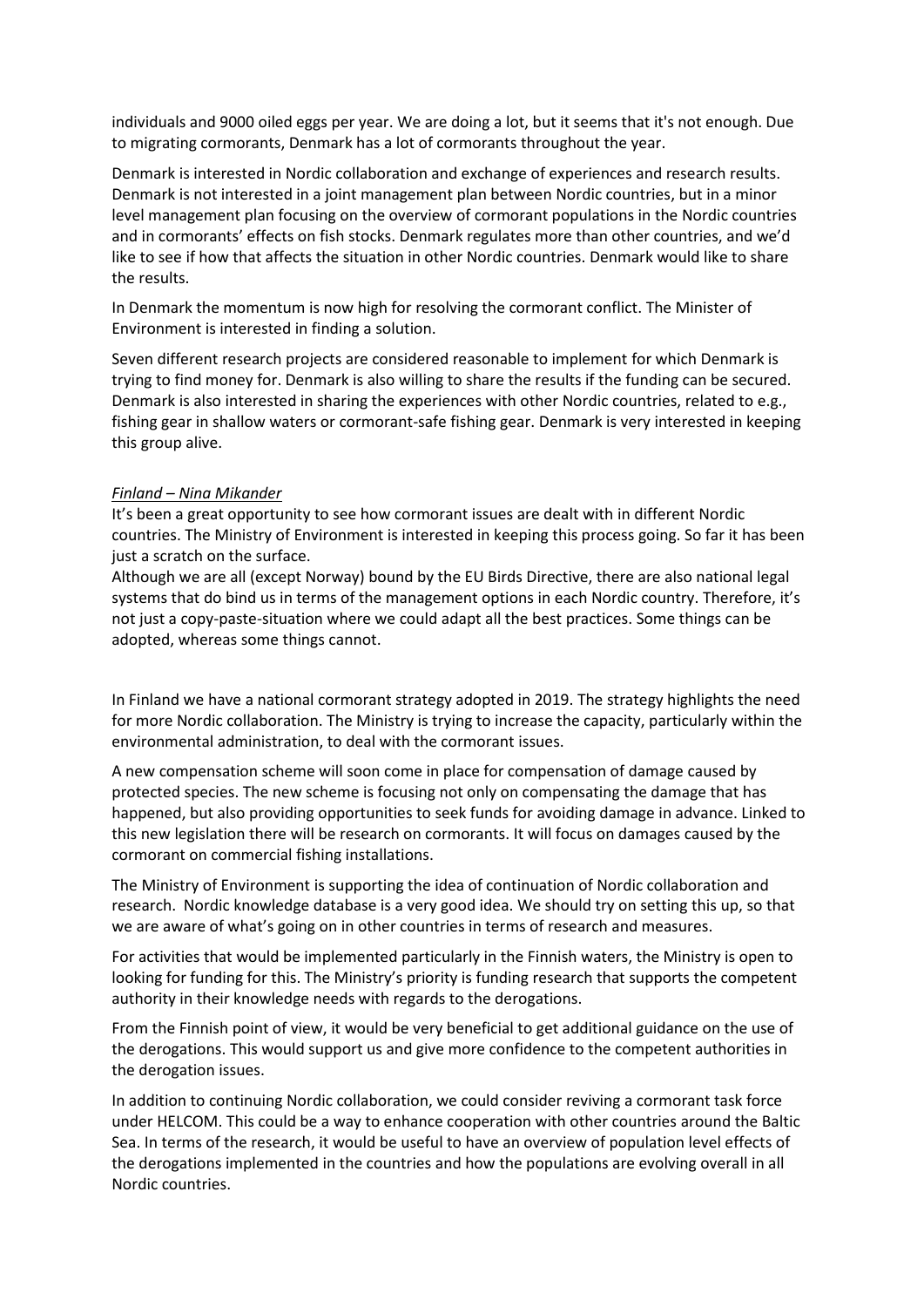# *EU Commission's perspective and outlook and responses:* **Micheál O'Briain / DG Environment, European Commission**

We very much welcome this kind of debate and bringing together managers and researchers from different countries. I've been involved in the cormorant issues in many contexts during the past year. Therefore, I'm very aware of the topic.

From EC point of view, it is challenging to get a definitive view on these matters and give comprehensive answers in a short time. EC is a very broad organization and needs time to formulate the responses. Therefore, today's responses are preliminary.

The EU Birds directive is the basis for EU to approach these matters. The Migratory Birds Convention is also relevant. Cormorant is protected under the directive. Background: In 1992 the continental sub-species of cormorant was listed in Annex 1 of the Directive, yet in 1997 the recovery of the population had taken place and cormorant was removed from the Annex 1 of the Birds directive.

EC has recognized that the recovery of the population has brought it into a different system of how we see the management of the species.

EC is aware of conflicts that are present in different member states. Many of these are local and many of the solutions must be found on the regional or local level. But maybe we must change our view that the conflicts are not of a local but of a broader scale.

EC has supported many initiatives to help member states. Ultimately, it is the competent authorities that are responsible for the implementation and taking the decisions in relation to applying the Birds Directive and making use of the flexibility.

The framework for the conservation of the wild birds does provide the necessary balance and flexibility where this is justified in the context of derogation from strict protection. The commission has developed guidance (The Great Cormorant 2013) to try to help member states apply derogations. We have also tried to strengthen the knowledgebase - we've set up this EU cormorant platform, CorMan, to give support to different initiatives. Currently, there aren't any research projects going on. In the EU platform EC has tried to bring as much information about the conflicts and gather a knowledge base to inform the decision making.

**In relation to the derogations:** When we talk about derogations the starting point is to explore as far as possible to what extend you can avoid the use of derogation through preventative measures in terms of mitigating damages. It's important that before lethal controls you can demonstrate that you have examined the non-lethal methods of control. Where these techniques don't work, member states can and should make use of the derogation provisions.

There have been discussions about adding the cormorant to the Annex II of the Birds directive, but this doesn't necessarily provide a solution. This only would allow to hunt the cormorant under a limited timeframe, whereas exercising the derogation is possible twelve months a year if this is justified. The flexibility that derogation system provides is much broader in the context of addressing the problem.

There are two relevant provisions in the context of the cormorant-fisheries conflict. It allows the use of derogations to prevent serious damage (reasonable basis to conclude that there will be serious damage if not intervened). Another provision is the protection of flora and fauna. It is on the competent authority's responsibility to decide on the derogations. EC does not authorize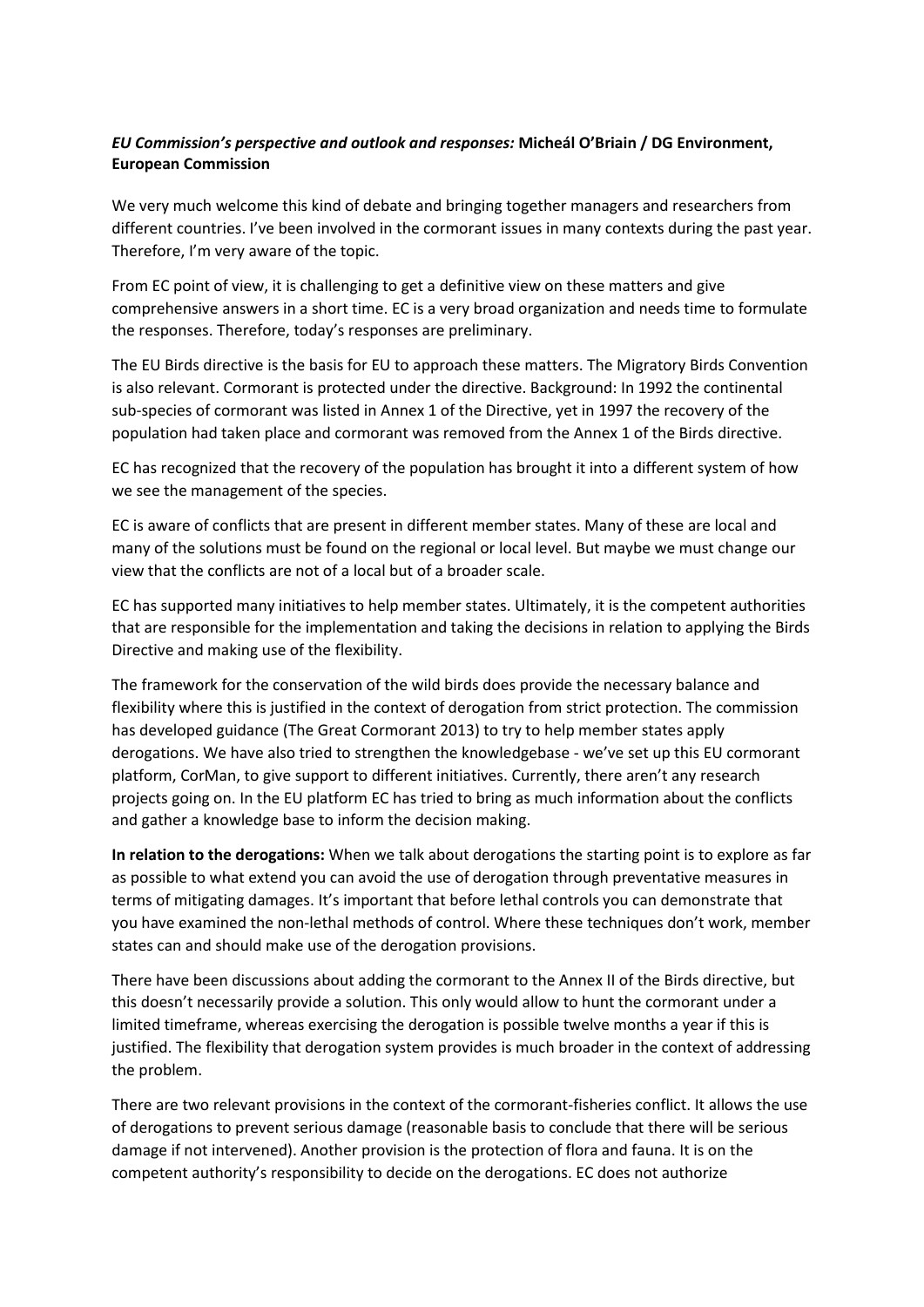derogations but monitors countries' reporting on the use of derogations, to examine whether the use of derogations is justified and proportionate in relation to the problems. To EC's understanding, member states are making a lot of use of the derogation system, even to the extent that some countries are controlling 10 000s of cormorants annually. Where this flexibility is required, the commission has not raised any issues.

**In relation to the existing guidance and need for additional guidance** EC is open to looking at further guidance if needed. EC is also open at looking at ways in which we can strengthen the knowledge base in relation to affective management. Controlling and regulating populations is a very sensitive topic – it's important to have good collaboration between different actors.

**How the EC views the threat** – I'd need to look more into the research results Niels has presented regarding cormorants' effects on fish populations in the Baltic Sea. One critical aspect is the importance of having a science-based underpinning in relation to any policy decisions that are taken, e.g. when indicating a serious damage, a solid science base is needed. A cormorant platform can be updated if needed.

**In relation to the WFD**: I didn't have a chance to discuss with the colleagues that are responsible for this, therefore I cannot give an answer to this. But of course, if this is a qualifying standard then it must be looked at by the authorities in relation to their duties to implement. In the context of river quality, I expect that the overwhelming issue is not the cormorant but the fuse pollution.

#### Niels Jepsen commenting on this:

We have documentation showing that fish populations (e.g., grayling) are decreasing, and there is only one explanation (cormorant) to this trend. We have research showing this trend. There should be no big doubt about this. The situation in Danish rivers is that they are in a better shape than in a long time. As soon as the cormorants are halted from the rivers, the fish populations come back. Therefore, it sounds very hollow that the EC and national authorities keep saying that it is a regional or local problem and should be dealt with accordingly.

#### Micheal O'Briain continues:

I'm not saying that the problem doesn't exists but in the context of the WFD implementation the problem is pollution rather than cormorant. I'm not eliminating your concern but just trying to put a broader perspective in relation to the WFD. If there are issues in relation to meeting standards that are required under the WFD they must be looked at seriously.

**In relation to opening the Birds Directive in the future** – the EC has committed a detailed assessment of the Birds Directive and the Habitats Directive. It was concluded that the EC would not propose opening the directive or it's annexes in the foreseeable future.

The existing legal framework provides the flexibility that is needed to manage the conflict between cormorants and fisheries. Changing the legislation is not the solution but better understanding of the flexibility and how it works in practice in a way that addresses the conflicts but also ensures the conservation of cormorant.

If there is a specific gap in the guidance – try identifying what additional guidance is be needed, we need to be clear what needs to be clarified.

**The issue of serious damage that must be determined** – what is needed is case by case judgments. 'Damage' refers to economic damage - this must be mentioned in the justifications. And it's preventative. Damage must be serious, and science based.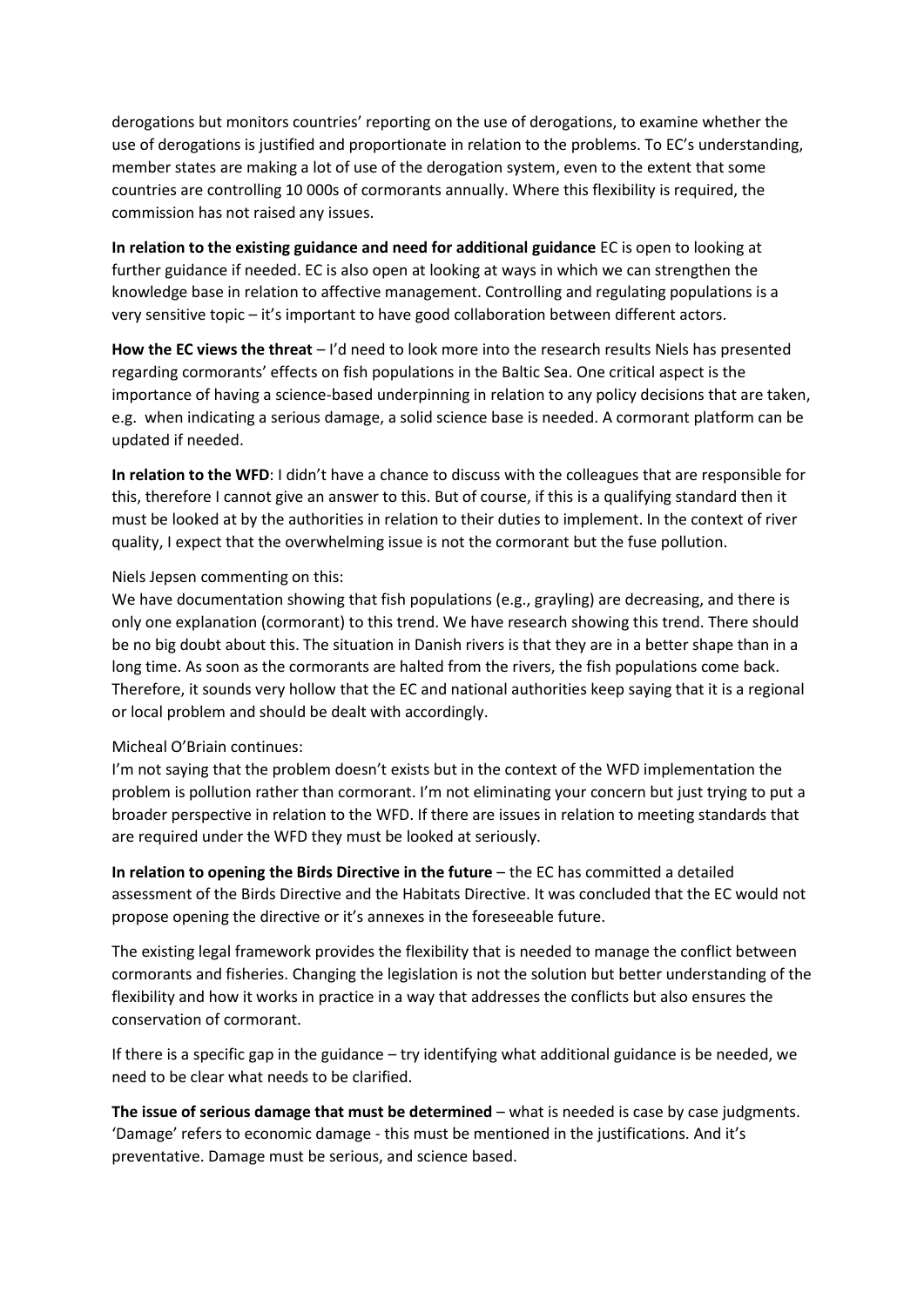**In relation to cross-border management** – Initiatives like yours are very important in relation to sharing knowledge, experience, and expertise. Yet, each country has its own system and countries have to have their own mechanisms – derogations are exercised by the competent authorities, not at the Baltic Sea level. Under the Birds Directive the EC cannot foresee a situation where crossborder management (e.g., Sweden making a derogation in Lithuania) takes place, this is too challenging. The more the countries share information, the better it is.

We welcome this kind cooperation, and it seems to make sense, but it's not a substitute for what e.g., the Finnish authorities are doing in the context of their cormorant strategy. Nature bilateral discussions between Finland and the EC will continue.

Population recovery – wintering populations of cormorants is quite complex.

Be careful before launching debates about trying to get a jointly agreed plan – ultimately, it's up to each country to decide and take measures.

The derogation system in EU has become more transparent: information is available.

**In relation to the support for cormorant management and research**: e.g., the CorMan platform – we would be open to supporting further work that would be strategically valuable to member states, but it needs to be very carefully scoped.

**Possible research funds:** REDCAFE, INTERCAFE. The European Maritime and Fisheries Fund for a range of measures such as preventive and compensation measures. In terms of funding related to fisheries management it is the European Maritime Fisheries and Agriculture Fund (EMFAF) – special attention to the difficulties of small-scale fishermen. Worthwhile checking this funding instrument.

# *Open discussion*

Markus Norrback: It's interesting that EC says that each member state should make use of the derogation system, but one of the problems is that the Birds Directive has been implemented in different ways is different countries. In Denmark you can get a derogation decision in a week whereas in Finland it can take up to nine months, even years. Guidance from the EC is only in English, and it should be translated into different languages. In Finland we are not at that point yet where derogations could be used to prevent serious damage (the Supreme Court requires clear evidence).

Micheal O'Briain: The Birds Directive is directive, not regulation, it has to be transposed into national law by the authorities. It allows flexibility. It's for each member state to put necessary systems in place, it's an inter-country debate. Derogation is not an obligation. It doesn't obligate countries to use derogations. But the flexibility is there. What the EC can do is to promote good practice – how countries can improve their operation of systems, but it's not for the EC to say to the countries how they should operate their administrative systems.

Guidance not being available in different languages – I'll convey that point internally. We do try to make the guidance available in different languages.

In relation to evidence and preventing serious damage – a very strong scientific basis underpinning derogations is needed before taking decisions. The work that Niels presented in critical.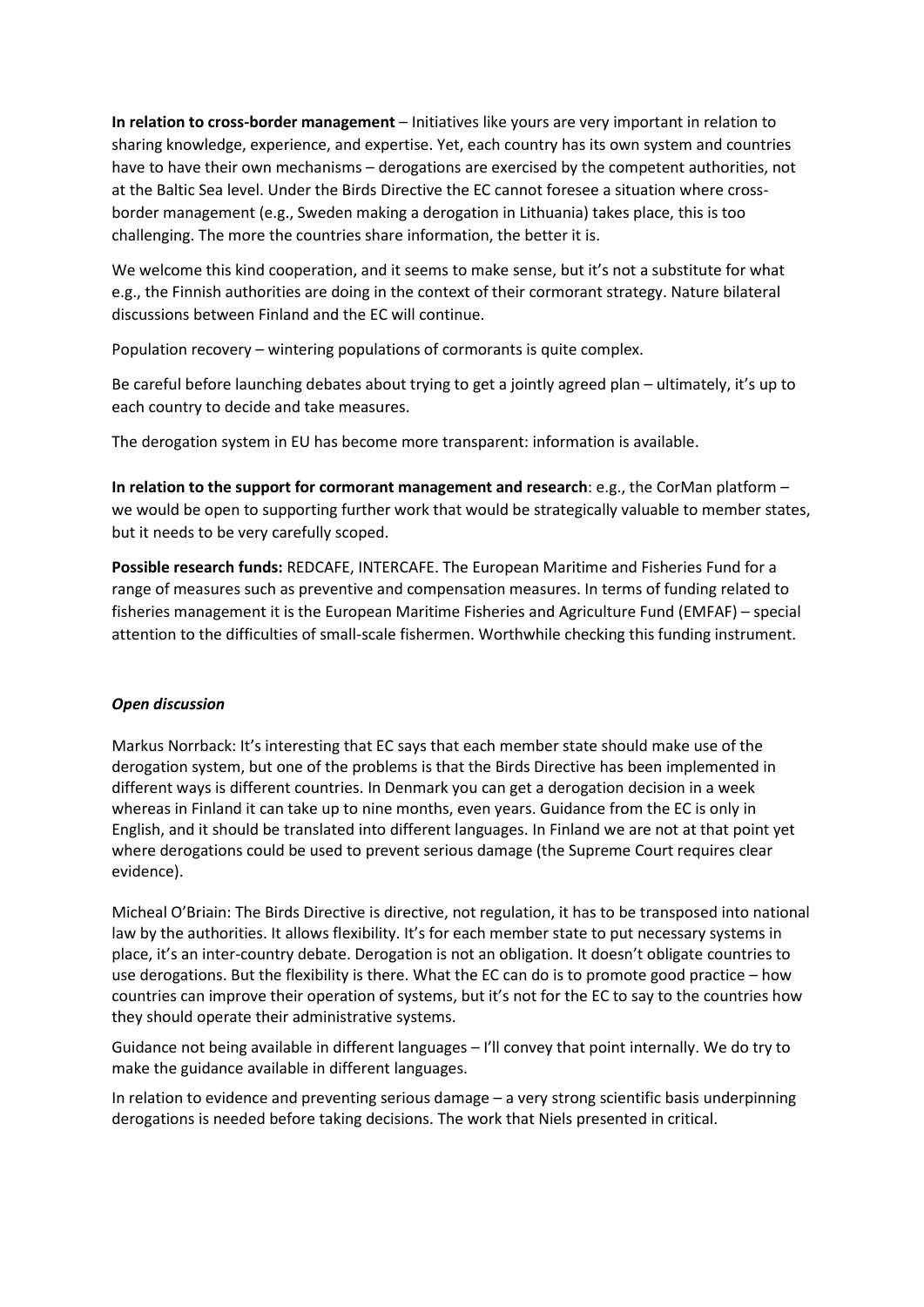Niels Jepsen: About the CorMan platform – it's not active anymore. Would it be possible for the EC to revive and update the platform? Currently it's not maintained.

Micheal O'Briain: this is a good point. The CorMan -platform includes important work. I take that message forward. Maybe you could signal to us how it could be improved.

Niels Jepsen: There is recent information and evidence that should be included in the platform, e.g., pollution is not a factor in the rivers, but cormorants are. This shows that there is no knowledge of that. One thing that is needed: an email address or a person who is responsible for threatened or vulnerable fish species. This is another type of conflict (between predators and other species, not fisheries), and it would be great to discuss this.

Micheal O'Briain: If you want to raise issues that are relevant to the conservation of species that are protected under the Habitats Directive you can talk to the Nature Unit.

#### *Comment and questions from the Fisheries group at the Nordic Council of Ministers, and Response and reflections from EC. Micheal O'Briain*

Question from the Fisheries Group: From the EC's point of view, is it a correct interpretation that member states may take measures to mitigate the conflict between fisheries and cormorants? For instance, scaring away birds etc. Is it up to member states to take the measures?

Micheal O'Briain: From an EU perspective – The Birds Directive provides the necessary flexibility to address the conflicts between fisheries and cormorants. The cormorant is a protected species – that protection regime is set out in the Bird directive, but there is flexibility set out in the derogation provisions. The starting point is to have evidence that there is risk or damage to fisheries if the problem is not addressed. There needs to be scientific basis for derogations. In relation to measures and trying to prevent damage. If the non-lethal measures are not enough, you can apply lethal control mechanisms – it's up to the competent authorities to decide based on good scientific evidence. Each country has to report about derogations that have been applied. If needed, we are open for providing further guidance.

Our understanding is that the Finnish authorities are taking this matter very seriously. This sort of debate between countries where you can learn from each other is a good initiative.

If for example a compelling case was made for changing the Birds Directive that you cannot address the problem, then of course it has to be looked at by the EC. The EU has concluded that we would not open the legislation, but we'll work for its implementation. Flexibility is there in the directive.

Question from the Fisheries Group: Protecting threatened fish species (e.g. salmonids) from cormorant predation – how do we manage this?

Micheal O'Briain: There is a derogation for protection of flora and fauna - in relation to these protected species (e.g., salmon) – the flexibility is there and can be applied.

Nina Mikander's final comments: In Finland there are lots of things that we still need to improve nationally. Resource questions are to be addressed nationally. Guidance - being more specific – takehome-message for us. Finnish Ministry of Environment is not interested in a joint management plan since we don't think that it would be a useful process at the moment.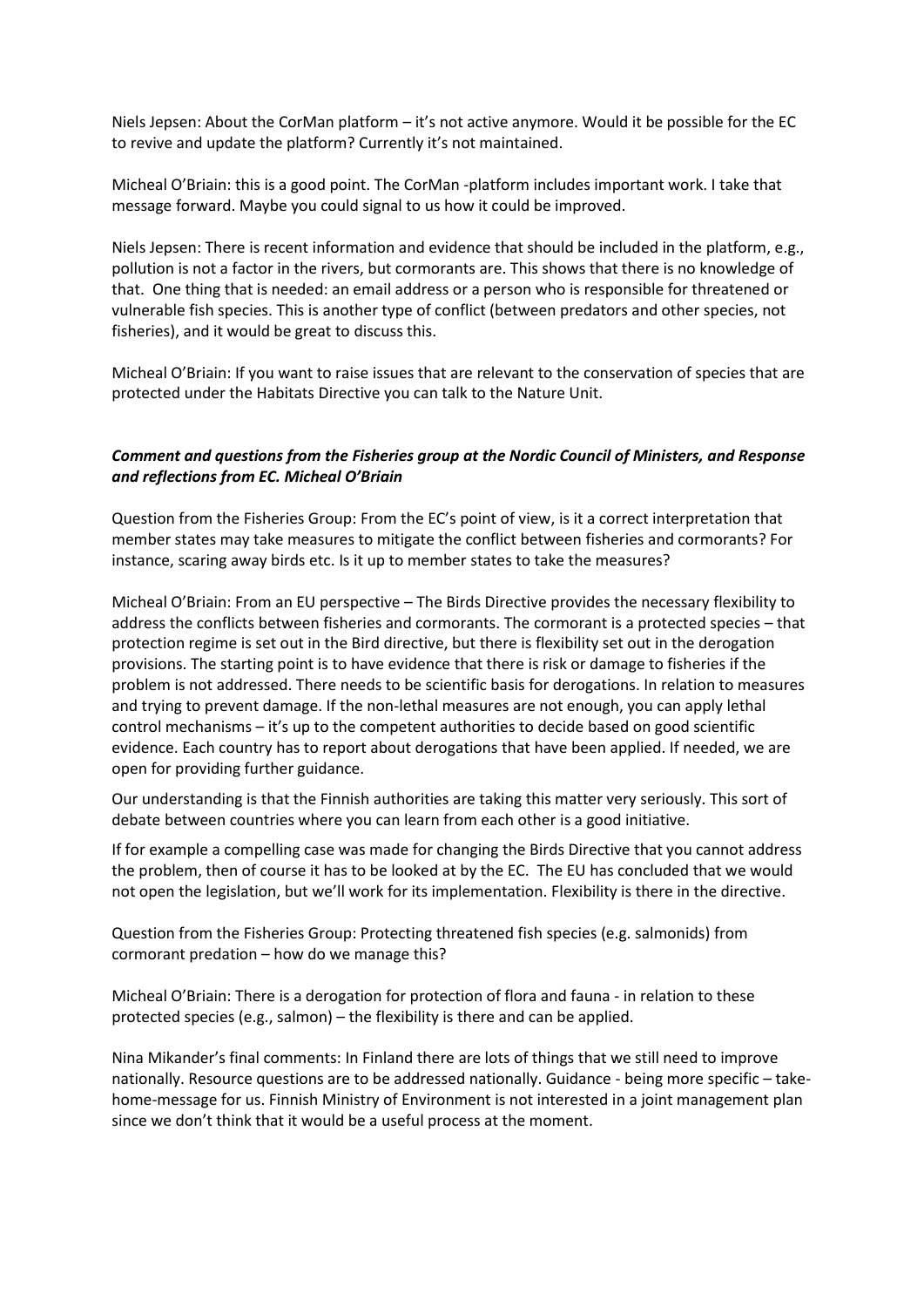Fisheries Group: What we understood from Micheal O'Briain, derogation has flexibility, but we need to find ways to apply it. The lead times of derogation applications must be cut down.

Micheal O'Briain's final comments: We recognize that there is a challenge. We believe that this forum that you have created is a useful and a good forum. One critical thing: success is linked to the capacity, human and financial resources, that you secure for dealing with these matters. If you don't have the public administrative capacity and the financial resources, you'll be constrained and limited. Talk to the ministers and to people who influence the financial and human resources, and those who are dealing directly with the funding instruments, e.g., European Maritime and Fisheries fund.

#### **Meeting closed at 12.00**

#### **Debrief regarding meeting with the Commission and take-home messages**

#### Derogation measures and scientific basis:

- O'Briain said that derogations must be made based on science, it should be clarified, what type of scientific evidence and how detailed? Who defines what is specific enough? There are differences between the countries and how the directive is interpreted in different countries.
- It's wrong to discard the pan-European management plan as not functional. In the derogation report it is clearly stated what is 'serious damage'. What type of documentation; and what are the measures what you can accept (e.g. poisoning).
- It is important for countries to see how other countries have interpreted the directive, what documentation is needed, how it is done elsewhere. Learning from other countries is an important part of Nordic collaboration.
- Scientific evidence interesting to look how the directive has been interpreted in different countries. In Sweden there are also regional differences in cormorant management. In some areas there are no scientific evidence due to a lack of studies.
- The flexibility of the directive is good, each country can apply it up to its needs.
- Since the CorMan project 2013, the EC's website on cormorants is not up to date.
- It was clear that the commission was not up to date of the recent results.
- Considering Danish research, O'Briain mentioned that maybe the EC does need to reconsider whether cormorant conflicts are a broader scale problem, not only local.
- O'Briain mentioned that some countries are controlling 10 000's of birds annually, which is acceptable by the EC – practices are different although all countries are under the same directive.
- National cooperation is supported by the EC, does this even mean cross-border management?

# The Birds Directive:

O'Briain said that opening the Bird directive doesn't seem likely, but that if there is a case and we can show that the Birds directive is a problem, there might be a possibility to open the directive. Danish authorities: Opening the directive is not necessary from our point of view. We want to keep management local, and we are not interested in a joint management plan. Documentation for marine fishermen is needed. If Finland or other countries wants to hear from our experience or get some tips from us, we are happy to share. We need multilateral and bilateral cooperation. The Birds Directive article  $9 -$  in relation to opening the directive and making the cormorant a huntable species - there is a lot of uncertainty related to this.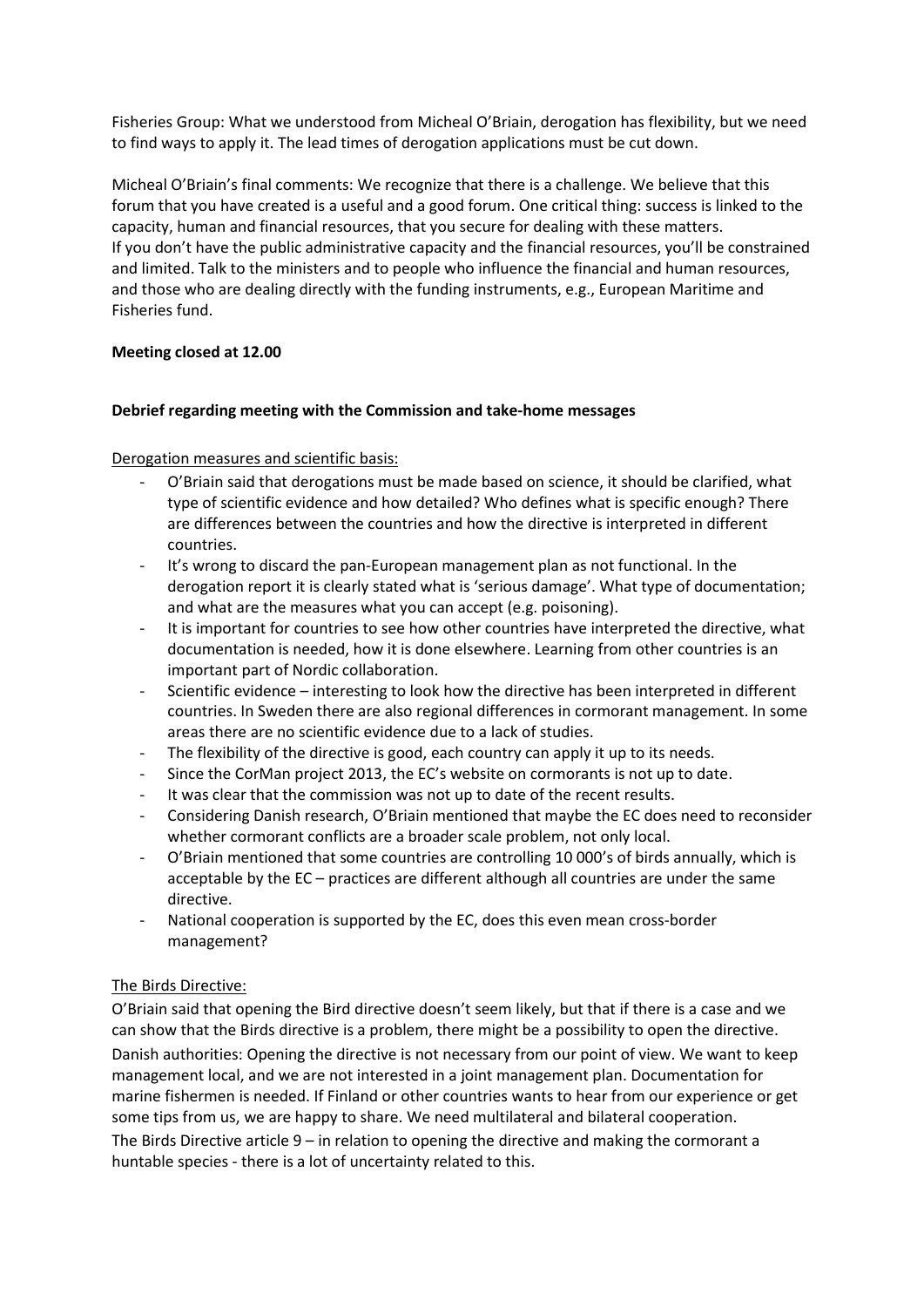# Nordic collaboration:

The terminology between the countries varies (e.g., skyddsjakt). Cross-border communication is needed. There are regional differences in the derogation policies. We need support for this. The policies should be transparent.

#### Importance of national capacity (funding and human resources)

Finnish authorities: O'Briain underlined the importance of resource capacity - 100 applications pending at the moment in Finland – there is a lack of human resources to make decision in a due time. This is a big problem. More funding staff should be allocated to handle the applications. Requiring opinions and collecting scientific evidence takes a lot of time. A comparison – In Denmark the derogation system has an efficient electronic system, whereas if Finland we don't. We have requested an electronic system form the ministry.

O'Briain emphasized the power to make decisions within the country, but cooperation between the countries at the same time. In Finland we must consider court cases, we cannot ignore what the court says.

Danish participants suggested a 'catalogue' for cases – you don't have to start from scratch. The first case is always the hardest.

It was considered complicated to get a common solution to this problem – European problem that must be solved locally? Capacity – is this a wrong arena to solve this problem? Maybe lobbying? Maybe we should consider the way we are working on this problem.

How different processes operate in different countries is this something that we should look into more here during the meeting. Action point: Figure out a time for this meeting - improving the derogation processes: experiences from Denmark.

# 14:30 – 15:30 Group work on research & managers' co-operation **Next steps at Nordic level**

#### **DK research project ideas and research initiatives – what could be meaningful?**

Denmark has interest in finding money for several research projects. Does Finland for example have possibilities to support projects financially? Denmark has seven different research initiatives that have not been funded yet but could be used as a 'steppingstone' for research collaboration. Are there linkages between the ongoing research between the countries? e.g., FIN-DEN

Seven research (A-G) initiatives in Denmark:

# **Project A** – this one is relevant in the context of Nordic collaboration

- The impacts that the cormorants have on the coastal fish stocks. Removing cormorants from one area results in an increment of fish stocks? Interest is in marine areas (emphasis has been more and more in protecting the freshwater fish in DK recently). Fishermen's efforts are now on scaring the cormorants. If we get money, we'll cooperate with the coastal sector.
- The approach consists of establishing a number of 'case studies' in Denmark and hopefully also in other Nordic countries.
- Four experimental areas and four goals: To establish and test a methodology to effectively reduce the predation of cormorants in a given area by means of predominantly voluntary efforts. To monitor the effect of the regulation on the number of birds in the given area.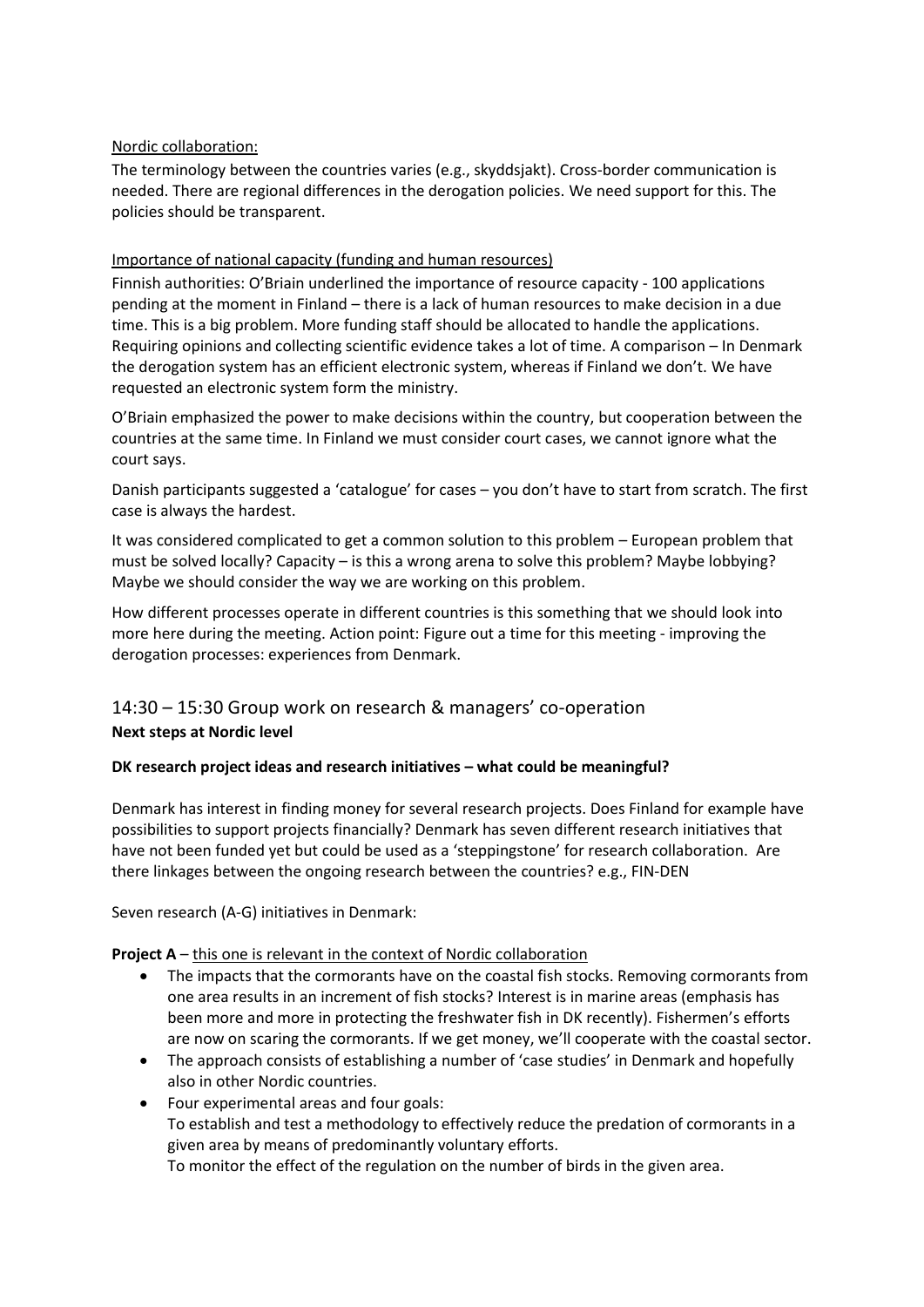To monitor the effect of the regulation on the fish stock in the given area (one problem is monitoring the fish population, game cameras can help monitoring) To assess the effect of the regulation on fishing and the future opportunities.

- The approach consists of establishing a number of 'case studies' in Denmark and hopefully also in other Nordic countries (all these ideas could be replicated elsewhere in Nordic countries). These must cover and represent the places where conflicts between cormorants and fishing interests are experienced.
- Budget: 1,75 DKK, three years

**Project B** – What fish species are eaten and threatened by the cormorant? (e.g., cod) - To what kind of fisheries do the cormorants pose a potential threat?

Karl: Fishing regulations for cod in Sweden – problems finding cod that's big enough– interested in collaborating, ecosystem-based management case study area, quantifying the impact of cormorant

**Project C** - How many cormorants are there in the different parts of the Danish waters throughout the year?

- Counting cormorants in different areas of the country, how many cormorants there are, estimations of the consumed fish in different areas, identifying the conditions that are determining why cormorants appear to certain areas

**Project D -** Modeling the effect of cormorants on fish stocks

- Difficult to monitor because fish populations are small.

**Project E -** Can cormorants be kept away from the fishing gear?

- Outside of the breeding season
- Do the measures (e.g. shooting) have an effect?
- Is there any new evidence since 2015 with regard to scaring the birds

**Project F** – regulation of 6000 cormorants– what are the effects and consequences? Do the ringmarked cormorants give information?

**Project G -** (analysing the data we already have) Whether the number and distribution of cormorants can be controlled via management measures at the breeding grounds? Oiling off eggs.

#### **Discussion about possible aligning interests from other Nordic countries**

Finland - One paper about how much catch loses cormorants cause in the area. Research for next year: how to manage cormorants, spatial approach. Interesting research topic is the removal of cormorants; is it affecting the fish stocks, how long it takes for the fish stocks to recover? One question related to removal of cormorants is getting the permissions for taking a thousand cormorants away from some area – are we likely to get the permits? Another thing: what is 'the serious damage', how much can the fisheries tolerate?

Easier to get permissions for the monitoring and experimenting purposes? Perch-cormorant issue is interesting, also how much biomass cormorants are removing

Marine related questions are highly relevant in Sweden, e.g., monitoring of fish, impacts on fish populations, reducing predation in some areas, numbers of cormorants – building understanding,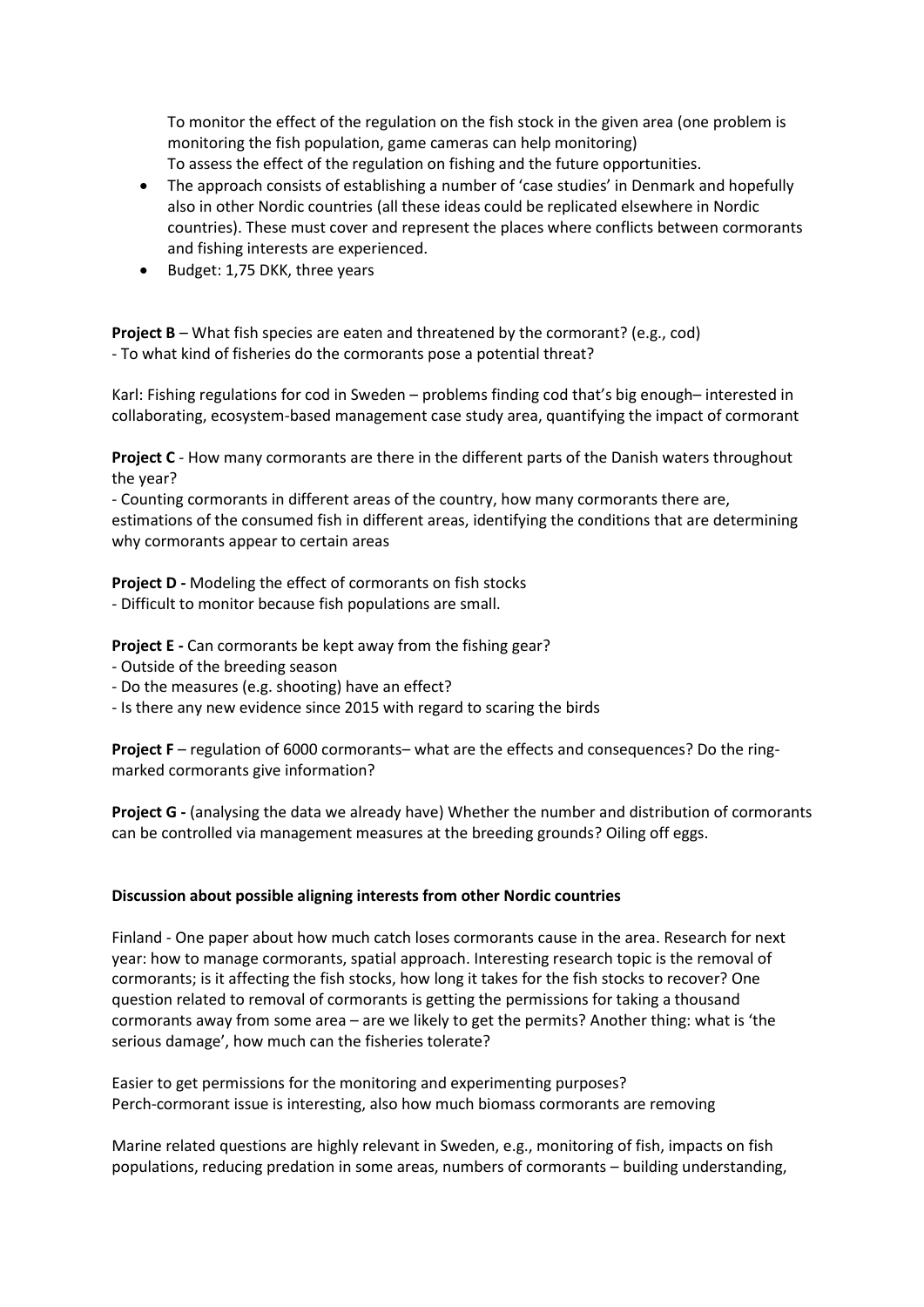spatial aspects are interesting. Also one aspect to look at: cormorant's behavior and feeding areas, e.g. where do cormorants find bigger cod

Cormorants' colonies, system and dynamics, distribution of nests etc. System has changed a lot; upto-date knowledge is needed.

Swedish researchers interested in software, AI technology, image / shape analysis, and collaboration related to these topics

Norwegian research interests: ring marking, migration. In Norway we have money for GPS related project. Also interest in projects that estimate the economic impacts of cormorants on fisheries

Ostrobothnian Fisheries Association conducted a pre-study with SLU and Helsinki university 2020. We did a project plan which included estimating the commercial value of the fisheries and the effects of cormorants and seals. Interest is in Bothnian bay.

One aspect related to economic impacts is also the cost of the conflicts, e.g. from court cases – the cost-benefit ratio is weak in relation to the time consumed and outcomes gained in the cormorantrelated matters.

Lasse suggested that we would work on a common (English) document that lists and summarizes these ideas and identifies linking elements between the countries. The idea is that this document could be used for applying funding, etc. in the future. Niels and Lari agreed to work on a first draft, and we agreed to continue discussions and circulating the ideas on Thursday.

# 15:40 Cormorant management in Åland Islands (Robin Juslin)

Presentation by Robin Juslin

- interest in re-doing the interview study among the Ålandska fishermen related to cormorant-caused conflicts – suspecting that there would be different results this time – there are no conflicts with cormorants, or with nature conservation agencies in Åland
- shooting is an efficient way to scare the birds
- In Åland, cormorants are not an issue, but seals are
- white-tailed eagles threat to cormorants affect the cormorant colonies?

# **Thursday 10.11.2021**

#### **Research initiative – developing a draft**

Niels introduced the draft: list of projects in Denmark - integrating these with other countries – funding? Focus in the coastal area in DK, FIN, SWE. Approach BACI: monitoring indicators before, making a change, then controlling. A simple approach. reducing the number of cormorants, monitoring whether it has an effect in fish populations or not. Funding estimation: < 600 000 euros.

Lari wrote the Finnish sub-section – it's on idea level – one question remains: is it possible to remove cormorants from a certain area? Research design is simple and feasible. Basic assumption – cormorants have an effect in fish stocks. Monitoring the stocks for 3-5 years to see if there are any changes.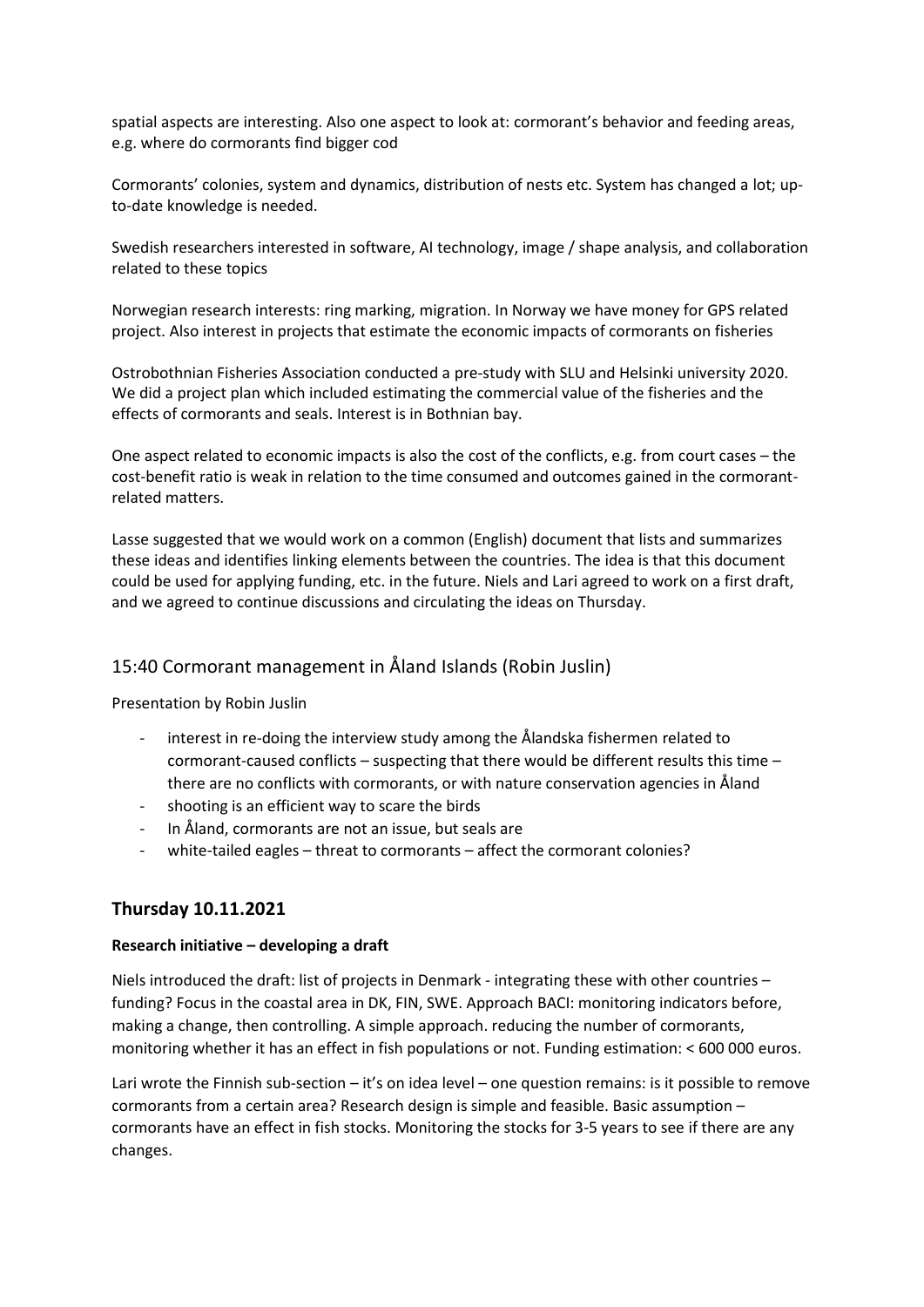Maria: Research and research results are needed. Knowledge and database are missing. So far, I encourage research, problem is funding and permissions – what kind of research can be funded, also derogations for research. As a general outline, research permits come quicker. As long as we have a solid and scientific knowledge base no statements are needed from other institutions to require permits.

# **Research proposal - next steps:**

Niels, Thomas, and Lari together develop the research proposal a bit further before circulating it around. Thomas' comments to the proposal via email will be integrated in the proposal. Lari promised to can circulate research proposal in Luke (Natural Resources Institute Finland), and then in Syke (Finnish Environment Institute) to see if it's possible to get removal permissions (the research area is inside a regulated area which is a critical point). Niel promised to circulate the proposal in other Nordic countries.

# **Derogation process development DK & FIN – next steps**

Maria: It's a fruitful idea to share experiences related to derogation permitting processes and challenges related to this – Denmark has an efficient digital system. There is lot to take from Danish experience. What about regional differences in Sweden – comparing what we could do better, what we need, what are the steps to make it more efficient?

Caroline: Regarding who should be involved in the meeting: FIN Maria and/or Nina, or others who are working with this matter. Inviting SWE on board as well – sending invitations to Swedish members (Per) as well. What about regional representation?

**Caroline agreed to send the invitation, after Christmas preferably.** Caroline also agreed to find out details regarding getting permissions in Denmark.

# **Translating the Danish management plan – next steps:**

Niels has volunteered to translate the DK management plan. Around 56 pages (translation of the sections, not necessarily the annexes). Caroline has checked and not possible to get funding for this. From Finnish perspective it would be helpful to have a translation.

# **Project report to Fisheries group – What Marina needs**

- more of a technical report in nature
- reporting according to the three aims that this group had
- a joint management plan not something that is realistic, not as an aim for this group  $-$  this should be explained in the report
- breaking down the collaboration measures etc. that are needed in the future
- summarizing the Nordic collaboration and what it includes also summarizing why a joint management plan is not meaningful
- annexes in the report: meeting minutes, also schedules etc.
- Nils can disseminate information about this Nordic collaboration group (report) among his network – another platform for the documentation of this project (in addition to Österbottens Fiskarförbund)

# **Building blocks of the next phase in Nordic collaboration:**

**Nordic collaboration is something we want to continue - what would you take from / change compared to this round?**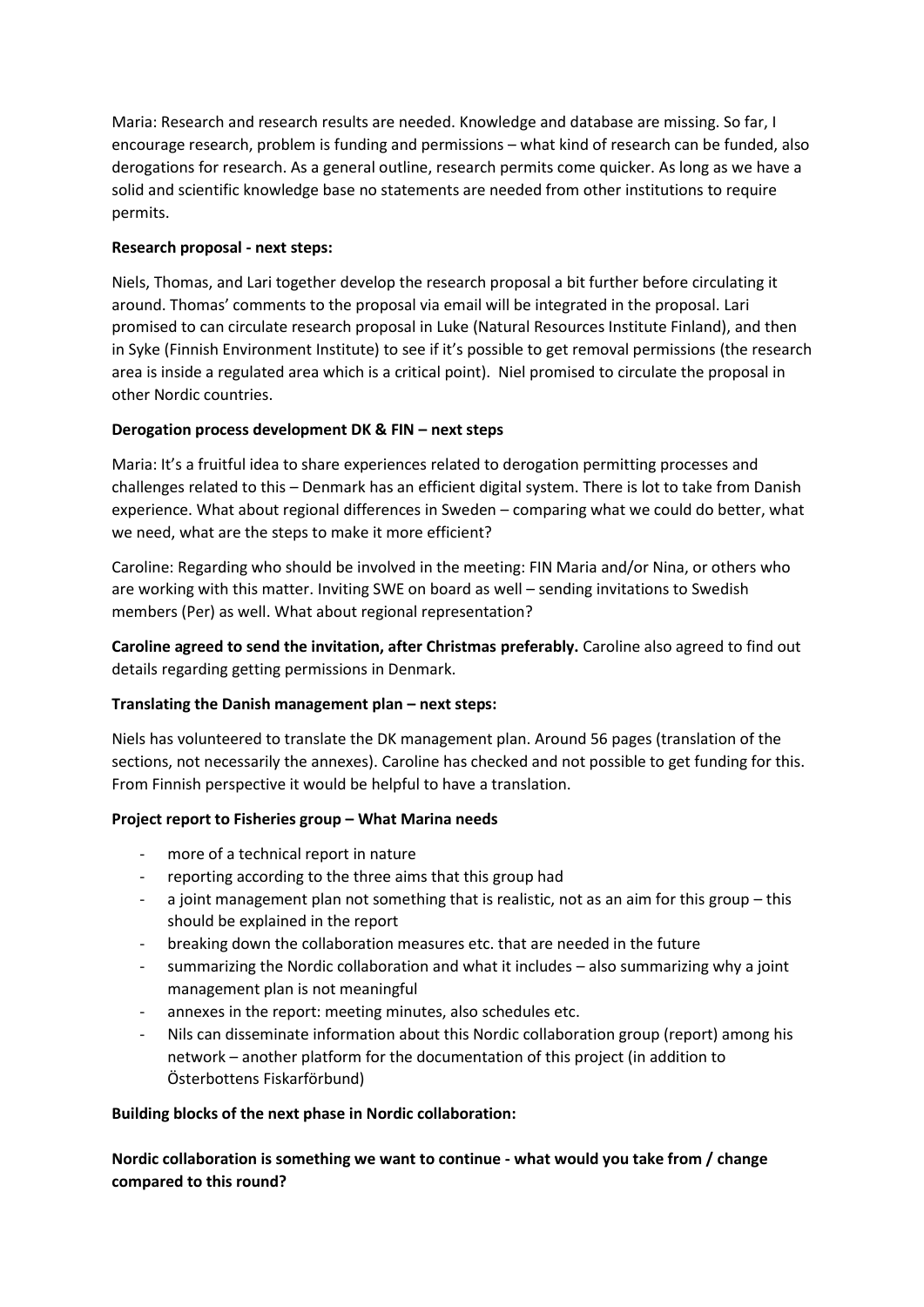Contact information to participants (ministries, researchers etc.) – Marina has agreed to collect these

Level of structuration – regularity, formal organization, not just ad-hoc action – how should this look like?

It would be beneficial if an authority could take over the convener's role / lead. For example, the Ministry of Environment could be possible leader/ convener. Or maybe a shared responsibility – each country takes lead in its turn.

Commitment from the ministries is required to enable participation of all relevant parties. For example, for managers it's difficult to take initiative for Nordic collaboration if they don't have a mandate from above. Commitment doesn't mean a joint management plan but exchange of information / collaboration. Regarding the level of commitment: the less to do the easier it is to commit.

It's important to get everyone on board, Mr O'Briain also stressed this. Getting representatives from both the Finnish Ministry of Environment and the Ministry of Agriculture and Forestry on board. Also, getting other countries' authorities on board?

The broader the stakeholder base, the better.

Lesson to learn: if you want to ensure participation – double check!

Funding and drafting an application for funding is the first step to take before anything. Taking Mr O'Briain on board and involving the EC? Getting money from the EC?

Reviving the CorMan -platform - Help from the EC to this? Nils would be happy to start discussions with the EC.

Option: continued funding from Nordic Fisheries Group – the least bureaucratic fund

Summary: Convener and sponsorship needed – doesn't have to be the same unit. Finnish Ministry of Environment as a leader? Sponsorship from EU or Nordic fisheries? Who should attend? Which stakeholders? Should e.g., the Bird Association be involved to balance the group?

Facilitator – Akordi is interested in this work – process design etc.

#### **Discussion about the main themes of Nordic collaboration**

As soon as corona situations is stable: arranging an international conference together – Nordic countries but also other countries along the migration routes are invited. For researchers and managers and stakeholders.

Funding for arrangements – with fees, also support from the EU? Arranging a conference is a lot of work but needed and beneficial. Possibly would attract a lot of stakeholders from different countries. 2 days (1 day for research, 1 day for management). A lot of time for discussion as well. Different kind of activities, versatile programme.

Reviving the CorMan-platform – also a European level issue.

Scope and need for a broader research programme.

Protection of the threatened fish species: Lack of organizational power and infrastructure of protection of the fish species – it would be relevant to approach WWF, GP or another nature conservation agencies to activate them also in this topic. Freshwater fish are one of the most vulnerable species in the world. In Finland the WWF has paid attention to this in relation to migrating fish and dams, but not conflicts between different species.